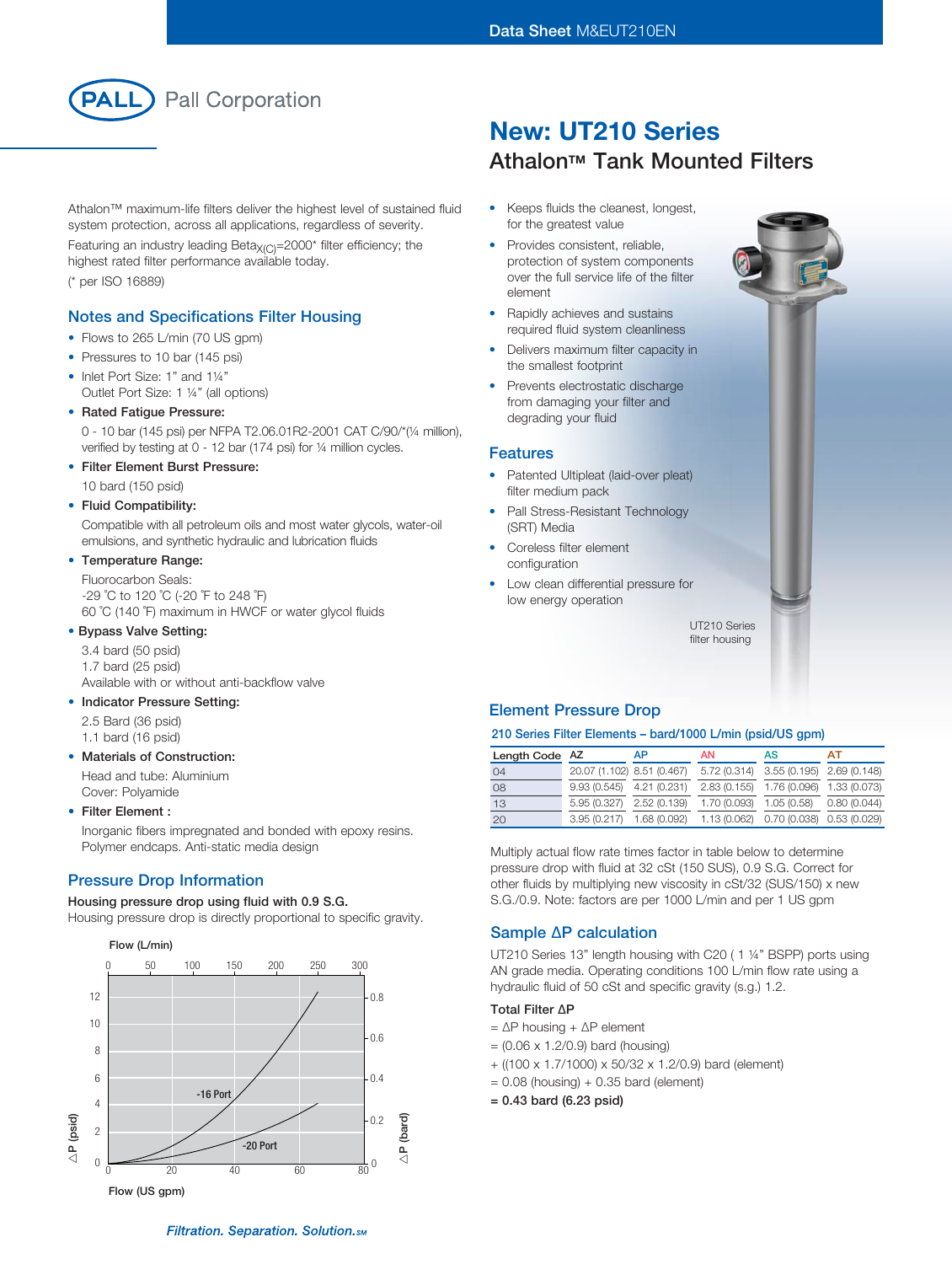# Ordering Information

## For new installations, select one complete part number from each section below

# Section 1 Housing P/N: UT210



Note: Pall Athalon filter housings are supplied without filter elements or warning devices fitted. Never operate the filter unless a filter element is fitted and all warning device ports are sealed.

Note: Z indicates fluorocarbon seals are standard. Other options are available; contact Pall. Housing P/N designates indicator port fitted with a plastic shipping plug.

### Table A

| Port & Length Options |
|-----------------------|
| Tables 1, 2 and 3     |
| A1604Z                |
| A1608Z                |
| A1613Z                |
| A2008Z                |
| A2013Z                |
| A2020Z                |
| C1604Z                |
| C1608Z                |
| C1613Z                |
| C2008Z                |
| C2013Z                |
| C2020Z                |

## Table 1: Housing Port Options

|   | Code Port Style           |
|---|---------------------------|
|   | SAE J1926 straight thread |
| C | BSP ISO 228 threads       |

| <b>Table 2: Inlet Port Style</b> |            | Table 3: Housing Length and Seal Options |                                        |  |
|----------------------------------|------------|------------------------------------------|----------------------------------------|--|
| Port Style<br>Code               |            | Code Length and Seal Material            |                                        |  |
| 16                               | 1" nominal | 047                                      | 4" nominal length, fluorocarbon seals  |  |
| 20<br>1 1/4" nominal             |            | 087                                      | 8" nominal length, fluorocarbon seals  |  |
|                                  |            | 137                                      | 13" nominal length, fluorocarbon seals |  |
|                                  |            | 20Z                                      | 20" nominal length, fluorocarbon seals |  |

#### Table 4: Bypass Valve

| Code | <b>Bypass Valve and Service Type</b>               |  |  |
|------|----------------------------------------------------|--|--|
| А    | 1.7 bard (25 psid) bypass valve, cover service     |  |  |
| B    | 3.4 bard (50 psid) bypass valve, cover service     |  |  |
| 8    | 1.7 bard (25 psid) bypass with anti-backflow valve |  |  |
| 9    | 3.4 bard (50 psid) bypass with anti-backflow valve |  |  |

## Seal Kit P/N: ST210SKZ

\*Other seal material options are available; Contact Pall.

# Section 2 Element P/N: UE 210



Note: Z indicates fluorocarbon seals are standard. Table 5 Table 3 Other options are available; contact Pall.

#### Table 5: Filter Element Options

| Code | $B_{X(C)} \ge 2000$ based on ISO 16889 | CST Rating* |
|------|----------------------------------------|-------------|
| AZ   | З                                      | 07/04/01    |
| AP   | 5                                      | 11/08/03    |
| AN   |                                        | 13/09/04    |
| AS   | 12                                     | 15/11/06    |
| ΔT   | 25                                     | 16/14/08    |

\* CST: Cyclic Stabilization Test to determine filter rating under stress conditions, based on SAE ARP4205

## Section 3

## Differential Pressure Indicator P/N:

## Table 6: Gauge / Switch Options

| Part No.    | Rating                       | Indicator                           |  |
|-------------|------------------------------|-------------------------------------|--|
| 9004D370-11 | 0 -10 bard (150 psid)        | 'A' type pressure Gauge             |  |
| 9004D370-34 | 0 -10 bard (150 psid)        | 'G' type Pressure Gauge             |  |
| HCA132-11   | 1.1 bard $(16 \text{ psid})$ | Electrical absolute pressure switch |  |
| HCA132-24   | $2.4$ bard (35 psid)         | 24VDC                               |  |
| HC0380-11   | 1.1 bard $(16 \text{ psid})$ | Electrical absolute pressure switch |  |
| HC0380-24   | $2.4$ bard (35 psid)         | 220VAC with 3 (15") flying leads    |  |

#### Note: Use 1.1 bar rating for A and 8 valve options Use 2.4 bar rating for B and 9 valve options